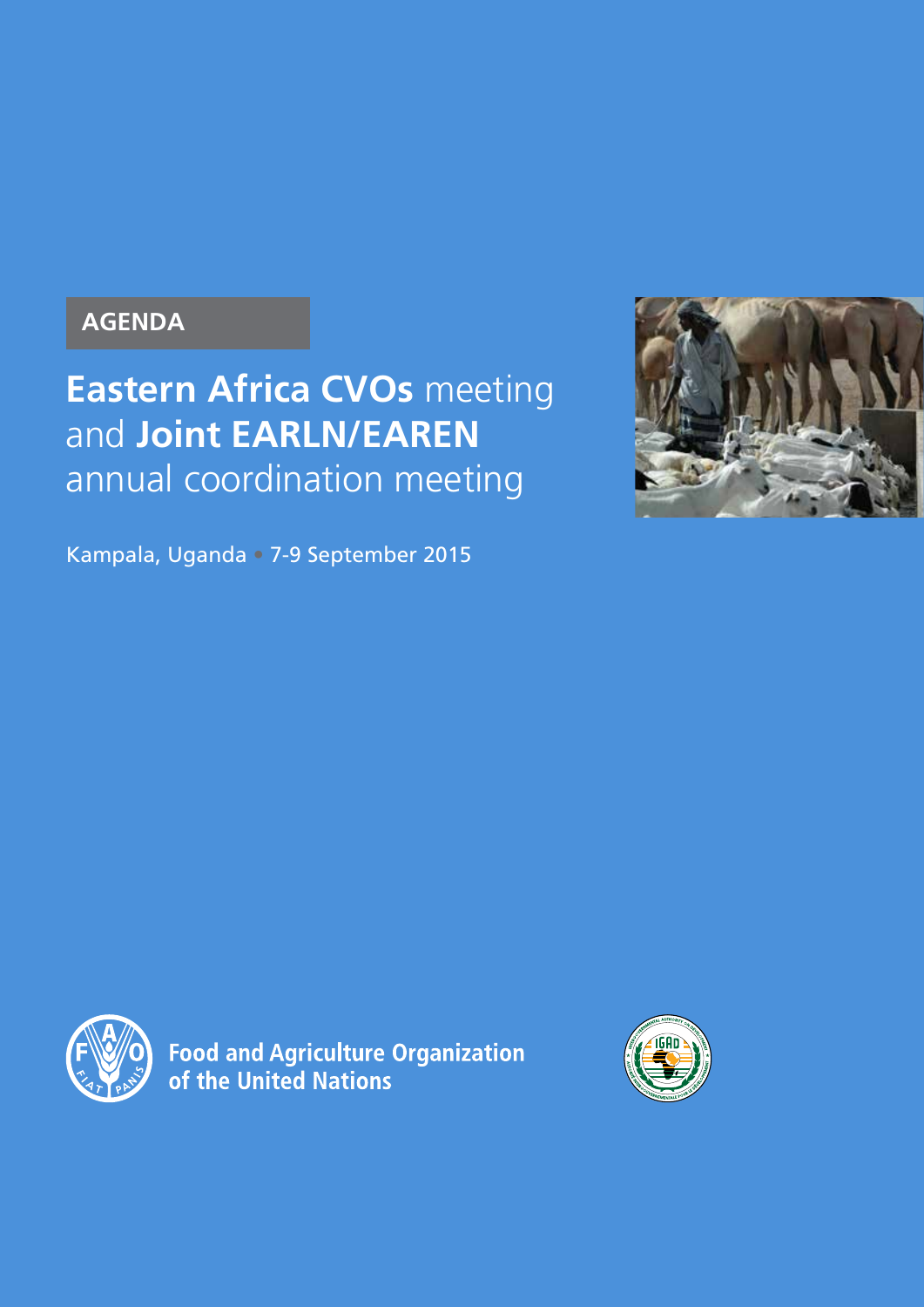| 08:30-09:00 | <b>Registration of participants</b>                                                                                                                      |                                                                   |  |  |
|-------------|----------------------------------------------------------------------------------------------------------------------------------------------------------|-------------------------------------------------------------------|--|--|
|             | <b>OPENING CEREMONY</b>                                                                                                                                  |                                                                   |  |  |
| 09:00-09:30 | <b>Welcome remarks</b>                                                                                                                                   | CVO Uganda                                                        |  |  |
|             | • Self Introduction                                                                                                                                      | Participants                                                      |  |  |
|             | • EAC Remarks                                                                                                                                            | <b>EAC Representative</b>                                         |  |  |
|             | • IGAD Remarks                                                                                                                                           | <b>IGAD Representative</b>                                        |  |  |
|             | • AU-IBAR Remarks                                                                                                                                        | <b>AU-IBAR Representative</b>                                     |  |  |
|             | • OIE Remarks                                                                                                                                            | OIE Representative                                                |  |  |
|             | • FAO Remarks                                                                                                                                            | FAO Representative in Uganda                                      |  |  |
|             | • Official Opening                                                                                                                                       | Ministry of Agriculture, Animal<br>Industry and Fisheries (MAAIF) |  |  |
| 09:30-10:00 | <b>Group photo and tea/coffee break</b>                                                                                                                  |                                                                   |  |  |
|             | <b>SESSION 1: UPDATE ON REGIONAL ANIMAL HEALTH NETWORKS' ACTIVITIES</b>                                                                                  |                                                                   |  |  |
| 10:00-10:30 | Follow up/implementation of the recommendations<br>of the 5 <sup>th</sup> RAHN annual meeting held in Abuja<br>in Sept 2014                              | RAHN Coordinator (CVO Kenya)<br>& EARN & EARLN Coordinators       |  |  |
| 10:30-11:30 | Update from the country representatives<br>(5 min per country)                                                                                           | CVOs/Focal points                                                 |  |  |
| 11:30-12:30 | <b>Discussion</b>                                                                                                                                        | Participants                                                      |  |  |
| 12:30-13:30 | <b>Lunch break</b>                                                                                                                                       |                                                                   |  |  |
|             | <b>SESSION 2: PRESENTATION FROM RECS &amp; TECHNICAL PARTNERS</b>                                                                                        |                                                                   |  |  |
| 13:30-13:45 | Update on EAC's activities                                                                                                                               | EAC                                                               |  |  |
| 13:45-14:00 | Update on IGAD's activities                                                                                                                              | <b>ICPALD</b>                                                     |  |  |
| 14:00-14:15 | Update on AU-PANVAC's activities                                                                                                                         | AU-PANVAC                                                         |  |  |
| 14:15-14:30 | Update on AU-IBAR's activities                                                                                                                           | $AU$ -IBAR                                                        |  |  |
| 14:30-14:45 | Update on OIE's activities                                                                                                                               | <b>OIE</b>                                                        |  |  |
| 14:45-15:00 | Update on FAO's activities                                                                                                                               | <b>FAO</b>                                                        |  |  |
| 15:00-15:30 | General discussion                                                                                                                                       | Participants                                                      |  |  |
| 15:30-16:00 | <b>Tea/coffee break</b>                                                                                                                                  |                                                                   |  |  |
|             | <b>SESSION 3: UPDATE ON NEW PRESENTATION FROM RECS &amp; TECHNICAL PARTNERS</b>                                                                          |                                                                   |  |  |
| 16:00-16:15 | Update on the project "Improving supply of safe and<br>quality livestock and meat exported from the<br>Horn of Africa to Middle East and Gulf Countries" | FAO and IGAD                                                      |  |  |
| 16:15-16:30 | Update on GHSA                                                                                                                                           | <b>USAID</b>                                                      |  |  |
| 16:30-17:00 | Update on EPT-2                                                                                                                                          | EPT implementing partners                                         |  |  |
| 17:00-17:30 | Update on AU-IBAR's activities                                                                                                                           | $AU$ -IBAR                                                        |  |  |
| 17:30       | <b>End of Day 1</b>                                                                                                                                      |                                                                   |  |  |
|             |                                                                                                                                                          |                                                                   |  |  |

 $(15 - 7)$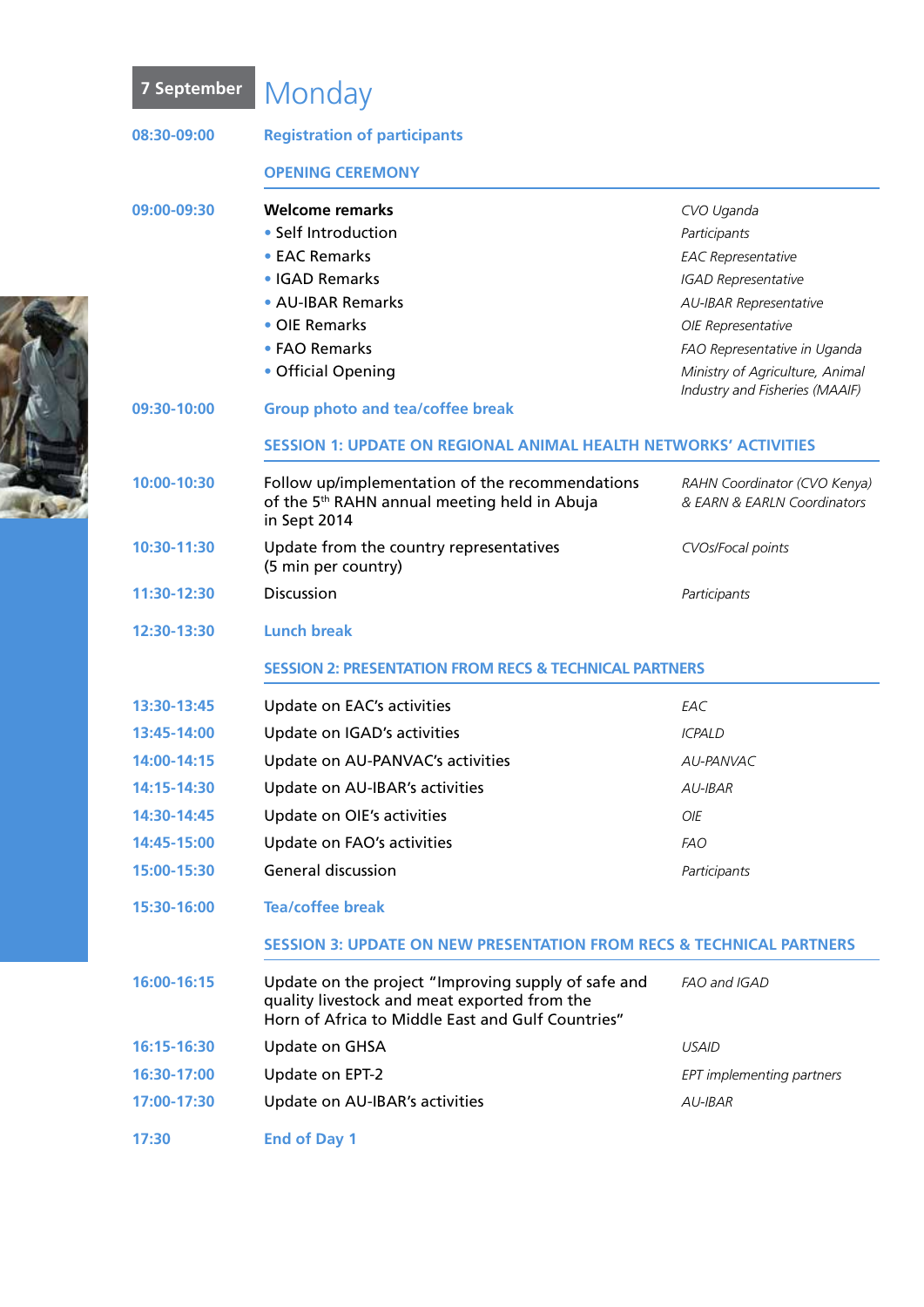## **8 September** Tuesday

## **Session 4: Regional Networks Side Meetings**

|                 | <b>CVO</b>                                                               | <b>EAREN</b>                                                                 | <b>EARLN</b>                                                                                             |  |  |  |
|-----------------|--------------------------------------------------------------------------|------------------------------------------------------------------------------|----------------------------------------------------------------------------------------------------------|--|--|--|
| 08:30-10:00     | Brainstorming on<br>priority regional<br>activities                      | • Disease situation update<br>. Update on EA ASF<br>working group activities | • Report of the EA Regional<br><b>Support Lab/NAHDIC</b><br>. Update on EA FMD<br>Sub network activities |  |  |  |
| 10:00-10:30     | <b>Tea/coffee break</b>                                                  |                                                                              |                                                                                                          |  |  |  |
| 10:30-12:30     | Preparation of the<br>annual work plan                                   | Review and update<br>of the annual work plan                                 | <b>Review and update</b><br>of the annual work plan                                                      |  |  |  |
| 12:30-13:30     | <b>Lunch break</b>                                                       |                                                                              |                                                                                                          |  |  |  |
|                 | <b>SESSION 5: REPORTS FROM THE SIDE MEETINGS</b>                         |                                                                              |                                                                                                          |  |  |  |
| 13:30-13:45     | Report from the CVO Side Meeting<br><b>RAHN Coordinator</b>              |                                                                              |                                                                                                          |  |  |  |
| 13:45-14:00     | Report from the EAREN Side Meeting                                       |                                                                              | <b>EAREN</b> Coordinator                                                                                 |  |  |  |
| 14:00-14:15     | Report from the EARLN Side Meeting                                       |                                                                              | <b>EARLN</b> Coordinator                                                                                 |  |  |  |
| 14:15-15:00     | <b>General discussion</b>                                                |                                                                              | Participants                                                                                             |  |  |  |
| 15:00-15:30     | <b>Tea/coffee break</b>                                                  |                                                                              |                                                                                                          |  |  |  |
|                 |                                                                          | <b>SESSION 6: REPORTING ON INITIATIVES RELATED TO SPECIFIC DISEASES</b>      |                                                                                                          |  |  |  |
| 15:30-15:45     |                                                                          | Socio-economic impact of FMD in Karamoja, Uganda                             | <b>FAO</b>                                                                                               |  |  |  |
| 15:45-16:00     | Update on the RVF Conference held in Djibouti                            |                                                                              | OIE                                                                                                      |  |  |  |
| 16:00-16:15     | Update on the Regional HPAI meeting held in Abuja                        |                                                                              | <b>FAO</b>                                                                                               |  |  |  |
| 16:15-17:00     | <b>General discussion</b>                                                |                                                                              | Participants                                                                                             |  |  |  |
| 17:00           | <b>End of Day 2</b>                                                      |                                                                              |                                                                                                          |  |  |  |
| 9 September     | Wednesday                                                                |                                                                              |                                                                                                          |  |  |  |
|                 | <b>SESSION 6 (cont.)</b>                                                 |                                                                              |                                                                                                          |  |  |  |
| $08:30 - 09:00$ | Pig Value Chain development in Uganda                                    |                                                                              | ILRI                                                                                                     |  |  |  |
| $09:00 - 09:30$ | Update on MERS CoV                                                       |                                                                              | FAO & IGAD                                                                                               |  |  |  |
| $09:30 - 10:00$ | Rabies's status in Africa & establishing a<br>Rabies Working Group in EA |                                                                              | IZSVe Padova & FAO                                                                                       |  |  |  |
| $10:00 - 10:30$ | <b>General discussions</b>                                               |                                                                              | Participants                                                                                             |  |  |  |
| 10:30-11:00     | <b>Tea/coffee break</b>                                                  |                                                                              |                                                                                                          |  |  |  |
|                 | <b>SESSION 7: UPDATE ON EMERGING ISSUES</b>                              |                                                                              |                                                                                                          |  |  |  |
| $11:00 - 11:30$ | Surveillance of VHFs in Uganda                                           |                                                                              | <b>CDC</b>                                                                                               |  |  |  |
| $11:30 - 12:00$ | Ebola surveillance in livestock and wildlife                             |                                                                              | <b>FAO &amp; PREDICT 2</b>                                                                               |  |  |  |
| $12:00 - 12:30$ | AMR in livestock                                                         |                                                                              | <b>FAO</b>                                                                                               |  |  |  |
| $12:30 - 13:30$ | <b>Lunch break</b>                                                       |                                                                              |                                                                                                          |  |  |  |